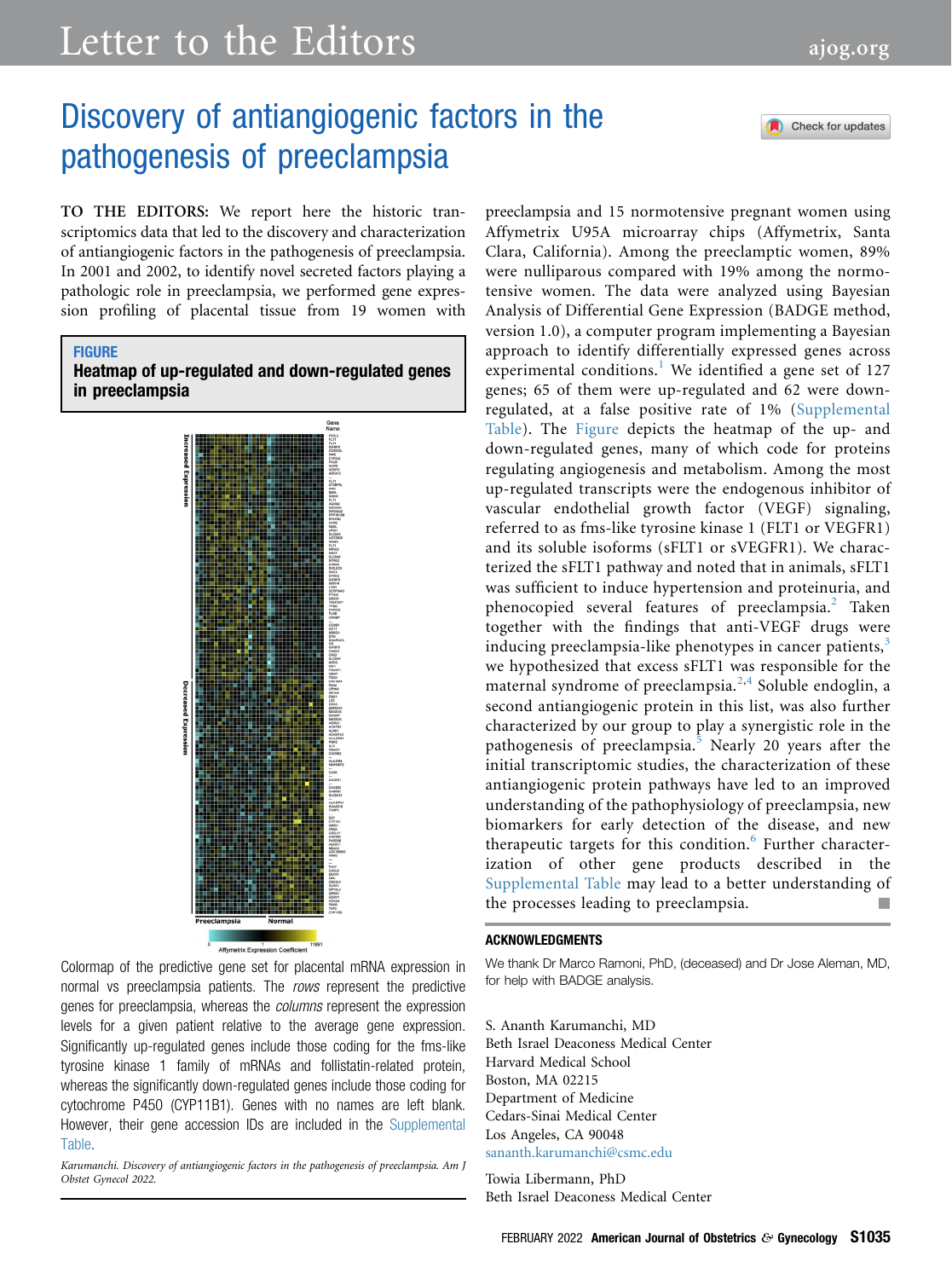### Harvard Medical School Boston, MA

S.A.K. is listed as a coinvestigator on patents held by Beth Israel Deaconess Medical Center for the use of biomarkers in the prediction and treatment of preeclampsia. He has financial interest in Aggamin Pharmaceuticals, has served as consultant to Roche Diagnostics and Thermo Fisher Scientific, and reports receiving research funding from Thermo Fisher Scientific and Siemens. T.L. reports no conflict of interests.

This paper is part of a supplement.

Click Supplemental Materials under article title in Contents at along

#### REFERENCES

<span id="page-1-0"></span>1. [Ramoni MF, Sebastiani P, Kohane IS. Cluster analysis of gene](http://refhub.elsevier.com/S0002-9378(21)02579-5/sref1) [expression dynamics. Proc Natl Acad Sci U S A 2002;99:9121](http://refhub.elsevier.com/S0002-9378(21)02579-5/sref1)–6.

<span id="page-1-1"></span>2. [Maynard SE, Min JY, Merchan J, et al. Excess placental soluble fms](http://refhub.elsevier.com/S0002-9378(21)02579-5/sref2)[like tyrosine kinase 1 \(sFlt1\) may contribute to endothelial dysfunction,](http://refhub.elsevier.com/S0002-9378(21)02579-5/sref2) [hypertension, and proteinuria in preeclampsia. J Clin Invest 2003;111:](http://refhub.elsevier.com/S0002-9378(21)02579-5/sref2) [649](http://refhub.elsevier.com/S0002-9378(21)02579-5/sref2)–58.

<span id="page-1-2"></span>3. [Yang JC, Haworth L, Sherry RM, et al. A randomized trial of bev](http://refhub.elsevier.com/S0002-9378(21)02579-5/sref3)[acizumab, an anti-vascular endothelial growth factor antibody, for met](http://refhub.elsevier.com/S0002-9378(21)02579-5/sref3)[astatic renal cancer. N Engl J Med 2003;349:427](http://refhub.elsevier.com/S0002-9378(21)02579-5/sref3)–34.

<span id="page-1-3"></span>4. [Maynard SE, Venkatesha S, Thadhani R, Karumanchi SA. Soluble](http://refhub.elsevier.com/S0002-9378(21)02579-5/sref4) [Fms-like tyrosine kinase 1 and endothelial dysfunction in the pathogen](http://refhub.elsevier.com/S0002-9378(21)02579-5/sref4)[esis of preeclampsia. Pediatr Res 2005;57\(5 Pt 2\):1](http://refhub.elsevier.com/S0002-9378(21)02579-5/sref4)–7R.

<span id="page-1-4"></span>5. [Venkatesha S, Toporsian M, Lam C, et al. Soluble endoglin con](http://refhub.elsevier.com/S0002-9378(21)02579-5/sref5)[tributes to the pathogenesis of preeclampsia. Nat Med 2006;12:](http://refhub.elsevier.com/S0002-9378(21)02579-5/sref5) [642](http://refhub.elsevier.com/S0002-9378(21)02579-5/sref5)–9.

<span id="page-1-5"></span>6. [Rana S, Burke SD, Karumanchi SA. Imbalances in circulating angio](http://refhub.elsevier.com/S0002-9378(21)02579-5/sref6)[genic factors in the pathophysiology of preeclampsia and related disor](http://refhub.elsevier.com/S0002-9378(21)02579-5/sref6)[ders. Am J Obstet Gynecol 2020. \[Epub ahead of print\]](http://refhub.elsevier.com/S0002-9378(21)02579-5/sref6).

© 2021 Elsevier Inc. All rights reserved. [https://doi.org/10.1016/j.ajog.](https://doi.org/10.1016/j.ajog.2021.11.1350) [2021.11.1350](https://doi.org/10.1016/j.ajog.2021.11.1350)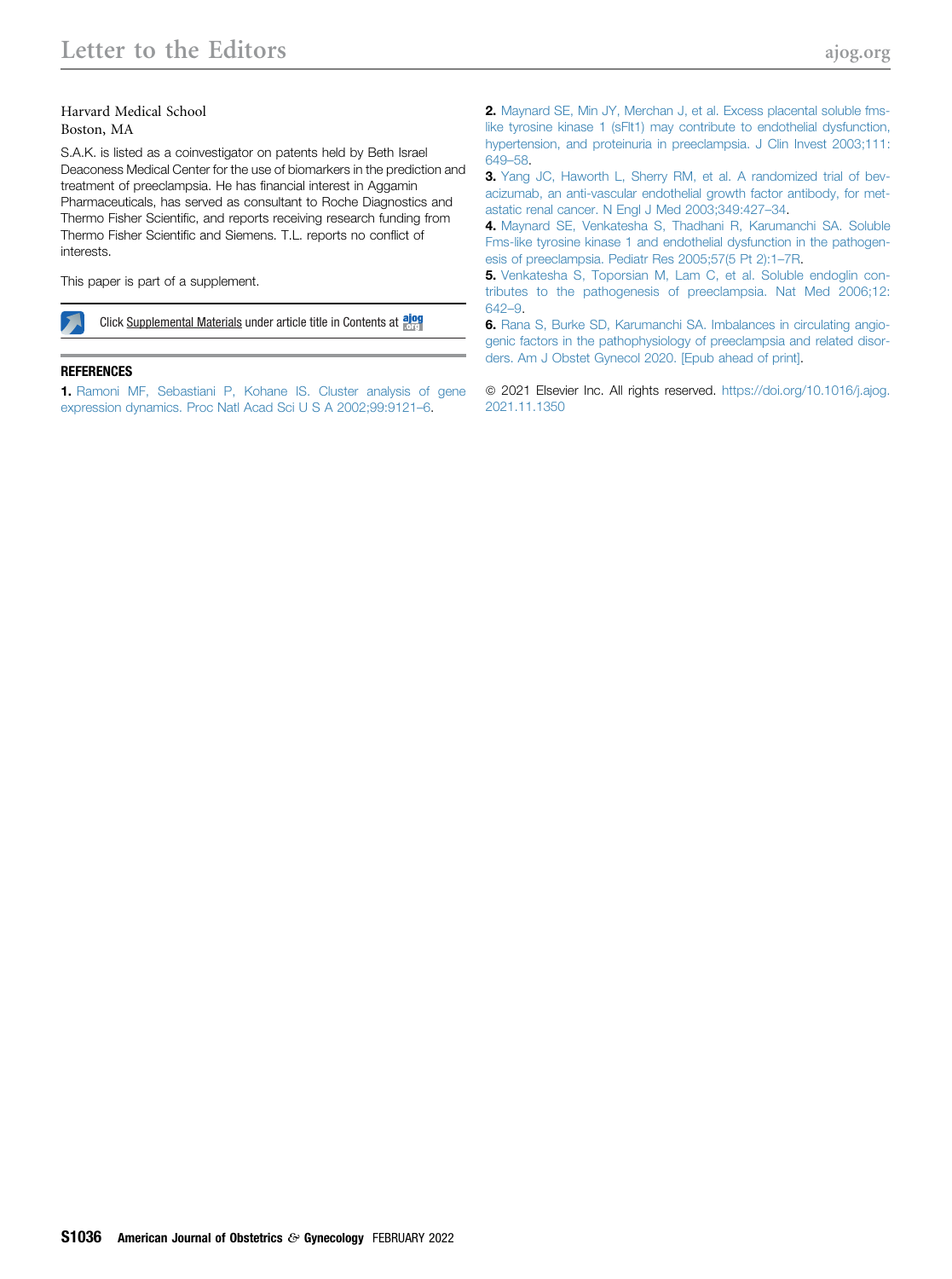## <span id="page-2-0"></span>SUPPLEMENTAL TABLE Differential expression of genes by Bayesian analysis (upregulated in preeclampsia in yellow and downregulated in preeclampsia in blue) Affy Probe Probability Fold Gene Symbol Gene Name 33900\_at 0.99992 3.849 FSTL3 follistatin-like 3 (secreted glycoprotein) 990 at 0.99990 3.233 FLT1 fms-related tyrosine kinase 1 (vascular endothelial endothelial growth factor/vascular permeability factor receptor) 991\_g\_at 0.99989 2.727 FLT1 fms-related tyrosine kinase 1 (vascular endothelial endothelial growth factor/vascular permeability factor receptor) 1601\_s\_at 0.99986 3.254 IGFBP5 insulin-like growth factor binding protein 5 36317\_at 0.99982 3.767 CORO2A coronin, actin binding protein, 2A 1389\_at 0.99982 2.299 MME membrane metallo-endopeptidase (neutral endopeptidase, enkephalinase, CALLA, CD10) 501\_g\_at 0.99980 2.293 CYP2J2 cytochrome P450, family 2, subfamily J, polypeptide 2 37657\_at 0.99979 3.089 PALM paralemmin HUMGAPDH 0.99978 3.647 GAPD glyceraldehyde-3-phosphate dehydrogenase 159\_at 0.99969 3.343 VEGFC vascular endothelial growth factor C 31754\_at 0.99966 3.737 ABCA12 ATP-binding cassette, sub-family A (ABC1), member 12 1149\_at 0.99960 3.241 D16154 Transcription Factor Eb 1545\_g\_at 0.99959 2.692 FLT1 fms-related tyrosine kinase 1 (vascular endothelial growth f[a](#page-6-0)ctor/vascular permeability factor receptor)<sup>a</sup> 34129\_at 0.99953 2.211 STXBP5L syntaxin binding protein 5-like 1103 at  $103$ <sub>at</sub> 0.99952 3.141 ANG angiogenin, ribonuclease, RNase A family, 5 255\_s\_at 0.99950 2.761 INHA inhibin, alpha 1650\_g\_at 0.99948 2.745 SMOX spermine oxidase 1964\_g\_at 1962\_0.99946 2.331 FLT1 Soluble fms-related tyrosine kinase 1 (vascular endothelial growth factor/vascular permeability factor receptor)<sup>[a](#page-6-0)</sup> 32298\_at 0.99940 2.894 ADAM2 a disintegrin and metalloproteinase domain 2 (fertilin beta) 33995\_at 0.99939 5.997 GUCA2A guanylate cyclase activator 2A (guanylin) 32892\_at 0.99937 2.014 RPS6KA2 ribosomal protein S6 kinase, 90kDa, polypeptide 2 41577\_at 0.99910 2.361 PPP1R16B protein phosphatase 1, regulatory (inhibitor) subunit 16B 40790\_at 0.99903 2.169 BHLHB2 basic helix-loop-helix domain containing, class B, 2 41024\_f\_at 0.99891 2.617 GYPE glycophorin E 36426\_g\_at 0.99879 1.981 NEBL nebulette 34800 at 0.99868 2.943 LRIG1 leucine-rich repeats and immunoglobulin-like domains 1 36979\_at 0.99868 2.389 SLC2A3 solute carrier family 2 (facilitated glucose transporter), member 3 31382\_f\_at 0.99851 2.065 UGT2B28 UDP glycosyltransferase 2 family, polypeptide B28 40357\_at 0.99831 3.380 INHBA inhibin, beta A (activin A, activin AB alpha polypeptide)

Karumanchi. Discovery of antiangiogenic factors in the pathogenesis of preeclampsia. Am J Obstet Gynecol 2022. (continued)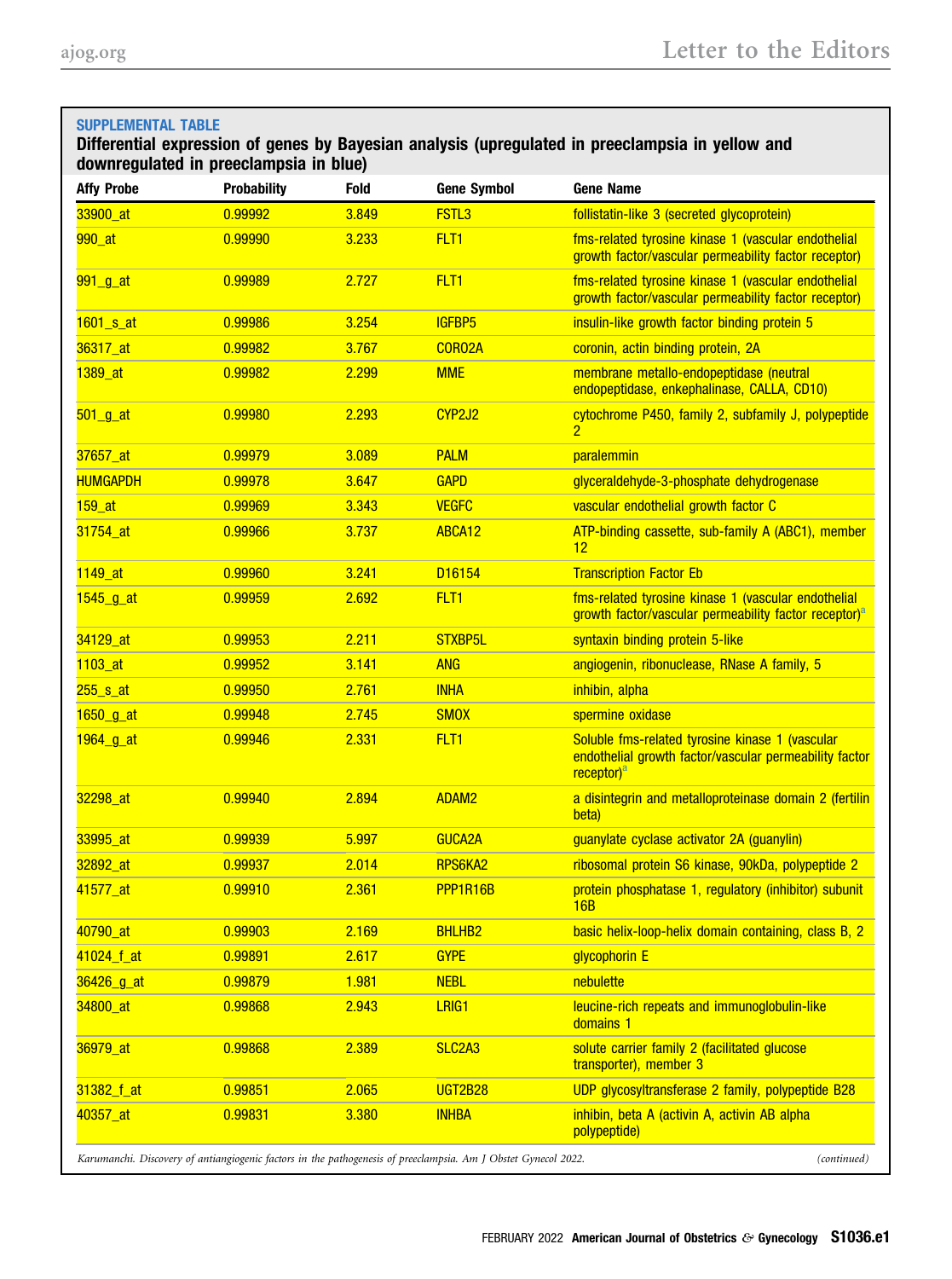## SUPPLEMENTAL TABLE

## Differential expression of genes by Bayesian analysis (upregulated in preeclampsia in yellow and downregulated in preeclampsia in blue) (continued)

| <b>Affy Probe</b>      | <b>Probability</b> | <b>Fold</b> | <b>Gene Symbol</b>             | <b>Gene Name</b>                                                                                                                    |
|------------------------|--------------------|-------------|--------------------------------|-------------------------------------------------------------------------------------------------------------------------------------|
| 1963_at                | 0.99822            | 2.714       | FLT <sub>1</sub>               | Soluble fms-related tyrosine kinase 1 (vascular<br>endothelial growth factor/vascular permeability factor<br>receptor) <sup>a</sup> |
| 35865_at               | 0.99815            | 2.632       | NR <sub>5</sub> A <sub>2</sub> | nuclear receptor subfamily 5, group A, member 2                                                                                     |
| 39051_at               | 0.99814            | 1.805       | <b>NNAT</b>                    | neuronatin                                                                                                                          |
| 33642 <sub>_S_at</sub> | 0.99807            | 3.236       | SLC6A8                         | solute carrier family 6 (neurotransmitter transporter,<br>creatine), member 8                                                       |
| 33182_at               | 0.99804            | 2.698       | NTRK <sub>2</sub>              | neurotrophic tyrosine kinase, receptor, type 2                                                                                      |
| $33639$ g at           | 0.99802            | 1.694       | ERBB3                          | v-erb-b2 erythroblastic leukemia viral oncogene<br>homolog 3 (avian)                                                                |
| 34483_at               | 0.99793            | 2.234       | SIGLEC <sub>6</sub>            | sialic acid binding Ig-like lectin 6                                                                                                |
| $1511$ _at             | 0.99793            | 1.771       | SH <sub>C</sub> 3              | src homology 2 domain containing transforming<br>protein C <sub>3</sub>                                                             |
| 38280 s at             | 0.99787            | 3.286       | NTRK <sub>2</sub>              | neurotrophic tyrosine kinase, receptor, type 2                                                                                      |
| 41420 at               | 0.99785            | 2.479       | <b>IGFBP5</b>                  | insulin-like growth factor binding protein 5                                                                                        |
| 34088 at               | 0.99783            | 2.009       | NXPH4                          | neurexophilin 4                                                                                                                     |
| 36284_at               | 0.99781            | 2.978       | LY <sub>6</sub> D              | lymphocyte antigen 6 complex, locus D                                                                                               |
| 33825_at               | 0.99777            | 2.575       | <b>SERPINA3</b>                | serine (or cysteine) proteinase inhibitor, clade A<br>(alpha-1 antiproteinase, antitrypsin), member 3                               |
| 36533_at               | 0.99742            | 2.354       | <b>PTGIS</b>                   | prostaglandin I2 (prostacyclin) synthase                                                                                            |
| 37813 at               | 0.99735            | 2.073       | DDX51                          | DEAD (Asp-Glu-Ala-Asp) box polypeptide 51                                                                                           |
| 39202_at               | 0.99731            | 1.667       | <b>TRAF3IP1</b>                | TNF receptor-associated factor 3 interacting protein 1                                                                              |
| 368_at                 | 0.99721            | 1.904       | <b>TPBG</b>                    | trophoblast glycoprotein                                                                                                            |
| $500$ _at              | 0.99716            | 1.751       | CYP2J2                         | cytochrome P450, family 2, subfamily J, polypeptide<br>$\overline{2}$                                                               |
| 38078_at               | 0.99699            | 1.774       | <b>FLNB</b>                    | filamin B, beta (actin binding protein 278)                                                                                         |
| 41608_at               | 0.99693            | 2.906       | <b>CRHBP</b>                   | corticotropin releasing hormone binding protein                                                                                     |
| 1734_at                | 0.99656            | 2.200       | TGFB <sub>3</sub>              | Human transforming growth factor beta-3 gene                                                                                        |
| 1945_at                | 0.99644            | 1.747       | CCNB1                          | cyclin B1                                                                                                                           |
| 31990_at               | 0.99636            | 1.496       | KIF17                          | kinesin family member 17                                                                                                            |
| 36933 at               | 0.99618            | 2.050       | NDRG1                          | N-myc downstream regulated gene 1                                                                                                   |
| 32562_at               | 0.99610            | 1.941       | <b>ENG</b>                     | endoglin (Osler-Rendu-Weber syndrome 1) <sup>a</sup>                                                                                |
| 32565_at               | 0.99606            | 2.098       | <b>SMARCD3</b>                 | SWI/SNF related, matrix associated, actin dependent<br>regulator of chromatin, subfamily d, member 3                                |
| 1369 s at              | 0.99601            | 3.111       | IL8                            | interleukin 8                                                                                                                       |
| 1678_g_at              | 0.99589            | 2.334       | <b>IGFBP5</b>                  | insulin-like growth factor binding protein 5                                                                                        |
| 37887_at               | 0.99572            | 1.887       | CHEK <sub>2</sub>              | CHK2 checkpoint homolog (S. pombe)                                                                                                  |
| 40690_at               | 0.99568            | 1.913       | CKS <sub>2</sub>               | CDC28 protein kinase regulatory subunit 2                                                                                           |
| 40926_at               | 0.99559            | 2.068       | SLC6A8                         | solute carrier family 6 (neurotransmitter transporter,<br>creatine), member 8                                                       |
| 34898 at               | 0.99558            | 2.179       | <b>AREG</b>                    | amphiregulin (schwannoma-derived growth factor)                                                                                     |
| 33748 at               | 0.99546            | 2.523       | $HA-1$                         | minor histocompatibility antigen HA-1                                                                                               |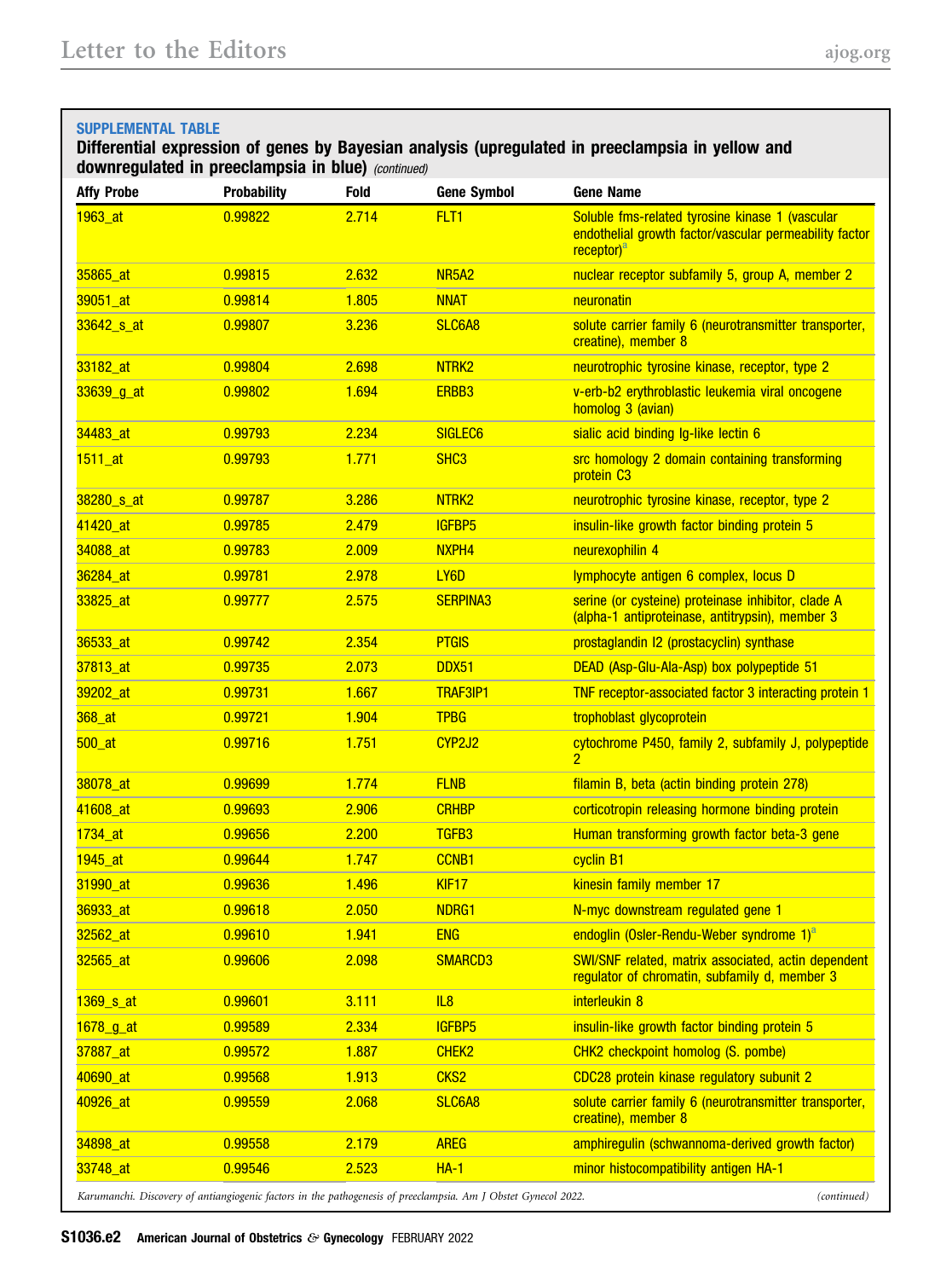| <b>SUPPLEMENTAL TABLE</b><br>Differential expression of genes by Bayesian analysis (upregulated in preeclampsia in yellow and<br>downregulated in preeclampsia in blue) (continued) |                    |             |                                |                                                                                                 |
|-------------------------------------------------------------------------------------------------------------------------------------------------------------------------------------|--------------------|-------------|--------------------------------|-------------------------------------------------------------------------------------------------|
| <b>Affy Probe</b>                                                                                                                                                                   | <b>Probability</b> | <b>Fold</b> | <b>Gene Symbol</b>             | <b>Gene Name</b>                                                                                |
| 35940_at                                                                                                                                                                            | 0.99536            | 2.086       | <b>POU4F1</b>                  | POU domain, class 4, transcription factor 1                                                     |
| 32632_g_at                                                                                                                                                                          | 0.99526            | 2.108       | <b>GBAP</b>                    | glucosidase, beta; acid, pseudogene                                                             |
| 33792_at                                                                                                                                                                            | 0.99518            | 2.318       | <b>PSCA</b>                    | prostate stem cell antigen                                                                      |
| 38566_at                                                                                                                                                                            | 0.00495            | 0.730       | <b>COL10A1</b>                 | collagen, type X, alpha 1(Schmid metaphyseal<br>chondrodysplasia)                               |
| 31740 <sub>_S_at</sub>                                                                                                                                                              | 0.00488            | 0.637       | PAX4                           | paired box gene 4                                                                               |
| 33359_at                                                                                                                                                                            | 0.00485            | 0.547       | LPHN <sub>3</sub>              | latrophilin 3                                                                                   |
| 38519_at                                                                                                                                                                            | 0.00476            | 0.483       | NR <sub>1</sub> H <sub>4</sub> | nuclear receptor subfamily 1, group H, member 4                                                 |
| 33046_f_at                                                                                                                                                                          | 0.00473            | 0.492       | EMX1                           | empty spiracles homolog 1 (Drosophila)                                                          |
| 39108_at                                                                                                                                                                            | 0.00472            | 0.616       | <b>LSS</b>                     | lanosterol synthase (2,3-oxidosqualene-lanosterol<br>cyclase)                                   |
| 33693_at                                                                                                                                                                            | 0.00451            | 0.499       | DSG3                           | desmoglein 3 (pemphigus vulgaris antigen)                                                       |
| 834_at                                                                                                                                                                              | 0.00436            | 0.615       | ZNFN1A1                        | zinc finger protein, subfamily 1A, 1 (Ikaros)                                                   |
| 34575_f_at                                                                                                                                                                          | 0.00416            | 0.480       | <b>MAGEA5</b>                  | melanoma antigen, family A, 5                                                                   |
| 33379_at                                                                                                                                                                            | 0.00407            | 0.432       | <b>SSX2IP</b>                  | synovial sarcoma, X breakpoint 2 interacting protein                                            |
| 31599_f_at                                                                                                                                                                          | 0.00390            | 0.420       | MAGEA3                         | melanoma antigen, family A, 3                                                                   |
| 32935_at                                                                                                                                                                            | 0.00389            | 0.512       | WDR21                          | WD repeat domain 21                                                                             |
| 33072_at                                                                                                                                                                            | 0.00361            | 0.809       | HCRTR2                         | hypocretin (orexin) receptor 2                                                                  |
| 36777_at                                                                                                                                                                            | 0.00357            | 0.525       | <b>KLRK1</b>                   | killer cell lectin-like receptor subfamily K, member 1                                          |
| 36269_at                                                                                                                                                                            | 0.00356            | 0.538       | <b>ADAMTS3</b>                 | a disintegrin-like and metalloprotease (reprolysin<br>type) with thrombospondin type 1 motif, 3 |
| 38095_i_at                                                                                                                                                                          | 0.00351            | 0.596       | HLA-DPB1                       | major histocompatibility complex, class II, DP beta 1                                           |
| 36272_r_at                                                                                                                                                                          | 0.00319            | 0.335       | PMP <sub>2</sub>               | peripheral myelin protein 2                                                                     |
| 494 at                                                                                                                                                                              | 0.00307            | 0.610       | IL13                           | interleukin 13                                                                                  |
| 34698_at                                                                                                                                                                            | 0.00300            | 0.522       | GNA01                          | guanine nucleotide binding protein (G protein), alpha<br>activating activity polypeptide O      |
| 39646_at                                                                                                                                                                            | 0.00291            | 0.414       | <b>CACNB2</b>                  | calcium channel, voltage-dependent, beta 2 subunit                                              |
| 36049_at                                                                                                                                                                            | 0.00278            | 0.497       | W <sub>27899</sub>             | CDNA clone IMAGE:4940887, partial cds                                                           |
| 37039_at                                                                                                                                                                            | 0.00277            | 0.602       | <b>HLA-DRA</b>                 | major histocompatibility complex, class II, DR alpha                                            |
| 37588 s at                                                                                                                                                                          | 0.00262            | 0.621       | MAPK8IP2                       | mitogen-activated protein kinase 8 interacting protein<br>2                                     |
| 33846_at                                                                                                                                                                            | 0.00260            | 0.522       | AA620377                       | Cluster Incl. AA620377:ae57a07.s1 Homo sapiens<br>cDNA, 3 end /clone=IMAGE-950964               |
| 36416_g_at                                                                                                                                                                          | 0.00259            | 0.512       | <b>CASK</b>                    | calcium/calmodulin-dependent serine protein kinase<br>(MAGUK family)                            |
| 1298_at                                                                                                                                                                             | 0.00256            | 0.447       | X86816                         | Human estrogen receptor mRNA, alternatively spliced<br>transcript H, partial cds.               |
| 40646_at                                                                                                                                                                            | 0.00235            | 0.562       | CX3CR1                         | chemokine (C-X3-C motif) receptor 1                                                             |
| 37108_at                                                                                                                                                                            | 0.00229            | 0.529       | X72755                         | MRNA; cDNA DKFZp779B1535 (from clone<br>DKFZp779B1535)                                          |
| 32997_at                                                                                                                                                                            | 0.00228            | 0.363       | GAGEB1                         | G antigen, family B, 1 (prostate associated)                                                    |
| 35028_at                                                                                                                                                                            | 0.00227            | 0.438       | GABRB1                         | gamma-aminobutyric acid (GABA) A receptor, beta 1                                               |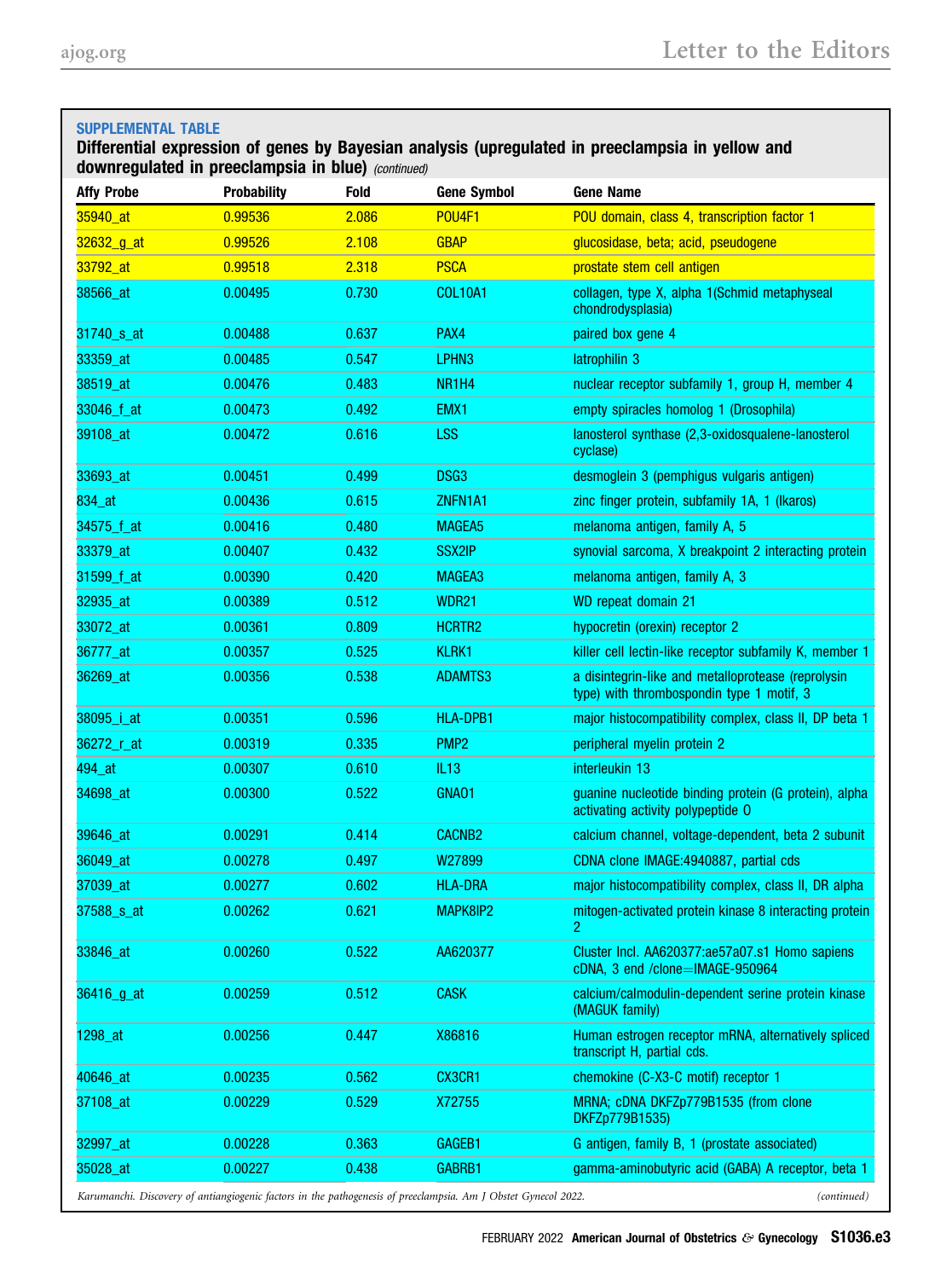## SUPPLEMENTAL TABLE

## Differential expression of genes by Bayesian analysis (upregulated in preeclampsia in yellow and downregulated in preeclampsia in blue) (continued)

| <b>Affy Probe</b>                    | <b>Probability</b> | <b>Fold</b> | <b>Gene Symbol</b>                                                                                             | <b>Gene Name</b>                                                                             |
|--------------------------------------|--------------------|-------------|----------------------------------------------------------------------------------------------------------------|----------------------------------------------------------------------------------------------|
| 40679_at                             | 0.00213            | 0.458       | <b>SLC6A12</b>                                                                                                 | solute carrier family 6 (neurotransmitter transporter,<br>betaine/GABA), member 12           |
| 39498_at                             | 0.00213            | 0.497       | AA044810                                                                                                       | Cluster Incl. X86400:H.sapiens mRNA for gamma<br>subunit of sodium potassium ATPase          |
| 38833_at                             | 0.00199            | 0.670       | <b>HLA-DPA1</b>                                                                                                | major histocompatibility complex, class II, DP alpha 1                                       |
| 35031_r_at                           | 0.00183            | 0.281       | <b>KIAA0316</b>                                                                                                | KIAA0316 gene product                                                                        |
| 36911_at                             | 0.00180            | 0.433       | TYRP1                                                                                                          | tyrosinase-related protein 1                                                                 |
| 31494_at                             | 0.00175            | 0.434       | L12691                                                                                                         | Cluster Incl. D25272: Homo sapiens mRNA, clone-<br><b>RES4-16</b>                            |
| 37782_at                             | 0.00170            | 0.654       | <b>SST</b>                                                                                                     | somatostatin                                                                                 |
| 36767_at                             | 0.00164            | 0.302       | CYP1A1                                                                                                         | cytochrome P450, family 1, subfamily A, polypeptide<br>1                                     |
| 35539_at                             | 0.00159            | 0.386       | IMPG1                                                                                                          | interphotoreceptor matrix proteoglycan 1                                                     |
| 38330_at                             | 0.00159            | 0.371       | <b>FRDA</b>                                                                                                    | <b>Friedreich ataxia</b>                                                                     |
| 35061_at                             | 0.00152            | 0.272       | CXCL11                                                                                                         | chemokine (C-X-C motif) ligand 11                                                            |
| 34002_at                             | 0.00139            | 0.627       | HSD3B2                                                                                                         | hydroxy-delta-5-steroid dehydrogenase, 3 beta- and<br>steroid delta-isomerase 2              |
| 32017_at                             | 0.00139            | 0.531       | PARD6B                                                                                                         | par-6 partitioning defective 6 homolog beta (C.<br>elegans)                                  |
| 31398_at                             | 0.00132            | 0.440       | ABCB11                                                                                                         | ATP-binding cassette, sub-family B (MDR/TAP),<br>member 11                                   |
| 32451 at                             | 0.00131            | 0.556       | MS4A3                                                                                                          | membrane-spanning 4-domains, subfamily A,<br>member 3 (hematopoietic cell-specific)          |
| 34045 at                             | 0.00131            | 0.503       | LOC196993                                                                                                      | hypothetical protein LOC196993                                                               |
| 36428_at                             | 0.00130            | 0.569       | VMD <sub>2</sub>                                                                                               | vitelliform macular dystrophy (Best disease,<br>bestrophin)                                  |
| AFFX-DapX-3_a                        | 0.00122            | 0.469       | M33197                                                                                                         | L38424 B subtilis dapB, jojF, jojG genes<br>corresponding to nucleotides 1358-3197 of L38424 |
| 31324 at                             | 0.00116            | 0.484       | AF016492                                                                                                       | U82303: Homo sapiens unknown protein mRNA                                                    |
| 32474_at                             | 0.00111            | 0.644       | PAX7                                                                                                           | paired box gene 7                                                                            |
| 37219_at                             | 0.00098            | 0.395       | <b>CXCL9</b>                                                                                                   | chemokine (C-X-C motif) ligand 9                                                             |
| 31506 s at                           | 0.00097            | 0.288       | DEFA1                                                                                                          | defensin, alpha 1, myeloid-related sequence                                                  |
| $378$ <sub>_<math>s</math></sub> _at | 0.00075            | 0.529       | <b>GML</b>                                                                                                     | GPI anchored molecule like protein                                                           |
| 41820 <sub>_S_at</sub>               | 0.00073            | 0.570       | CDC2L5                                                                                                         | cell division cycle 2-like 5 (cholinesterase-related cell<br>division controller)            |
| 31310_at                             | 0.00061            | 0.523       | GLRA1                                                                                                          | glycine receptor, alpha 1 (startle disease/<br>hyperekplexia, stiff man syndrome)            |
| 39502_at                             | 0.00046            | 0.553       | DPYSL4                                                                                                         | dihydropyrimidinase-like 4                                                                   |
| 35024_at                             | 0.00031            | 0.272       | OPRK1                                                                                                          | opioid receptor, kappa 1                                                                     |
| 36220_at                             | 0.00030            | 0.346       | DDAH <sub>1</sub>                                                                                              | dimethylarginine dimethylaminohydrolase 1                                                    |
| 204 at                               | 0.00022            | 0.601       | HOXA4                                                                                                          | homeo box A4                                                                                 |
| 750_at                               | 0.00021            | 0.389       | <b>TRHR</b>                                                                                                    | thyrotropin-releasing hormone receptor                                                       |
|                                      |                    |             | Karumanchi. Discovery of antiangiogenic factors in the pathogenesis of preeclampsia. Am J Obstet Gynecol 2022. | (continued)                                                                                  |